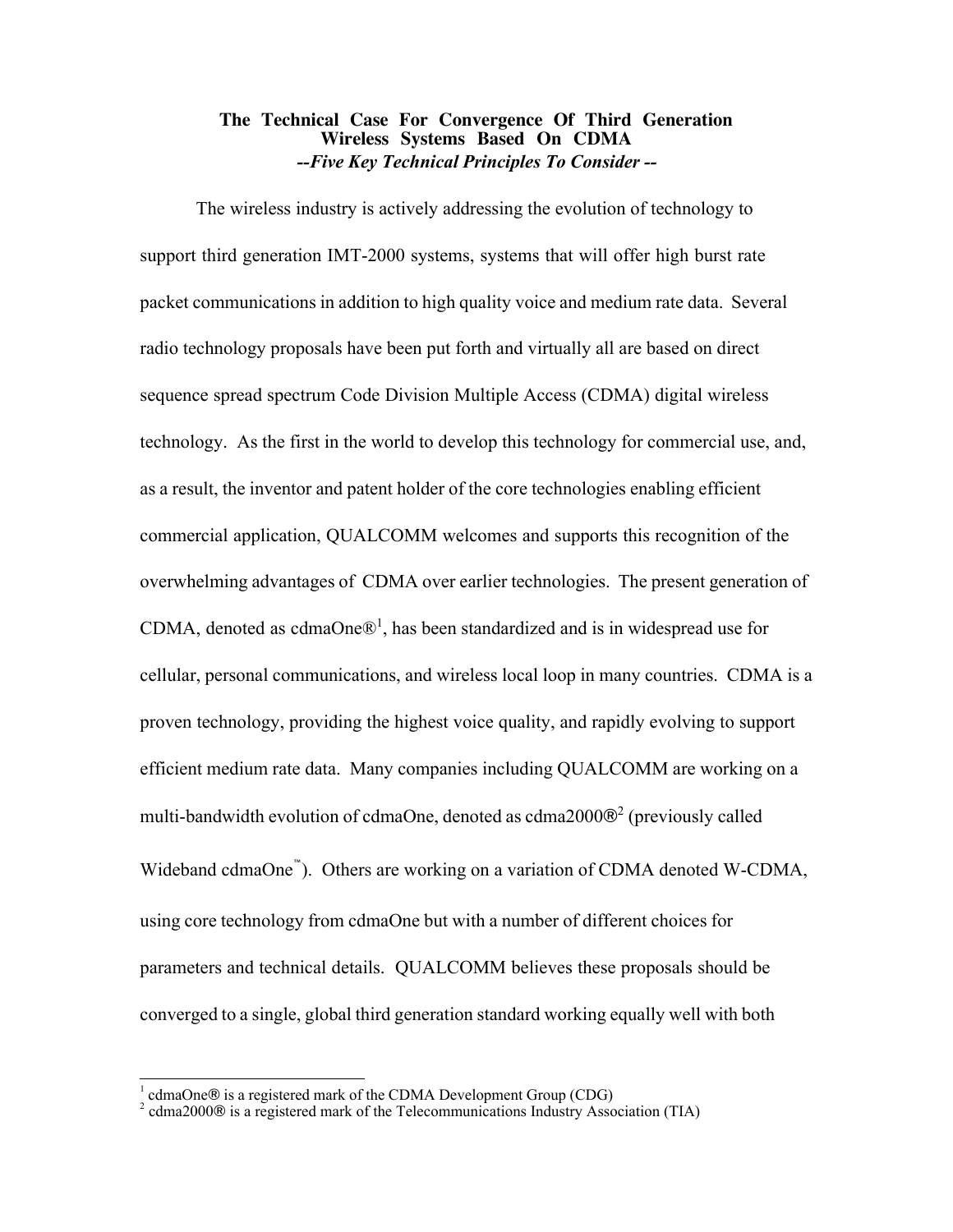major mobile networks, GSM-MAP and TIA/EIA-41 (commonly called IS-41 or ANSI-41), for the benefit of service providers and customers worldwide.

Following are five key technical principles that QUALCOMM believes should be addressed by the wireless industry for successful global convergence of CDMA proposals to achieve the highest quality, greatest spectral efficiency and most cost effective service.

# **Principle #1 - A single chip rate of 3.6864 Megachips per second should be used for the 5 MHz bandwidth**

A key requirement for third generation systems is the ability to support IMT-2000 services in spectrum allocations of 5 MHz x 2 (i.e., the network operator has multiples of 5 MHz allocated for the transmit channel and equal 5 MHz multiples allocated for the receive channel). This is true for the D, E, and F band Personal Communications Services (PCS) operators in the U.S. and may also be true in other countries where regulators may partition IMT-2000 spectrum into similar-sized spectrum segments or choose to phase in the allocation of new spectrum. The objective is to fit the wideband CDMA carrier within this allocation, while still allowing for the requisite guard band (a narrow bandwidth between adjacent channels which serves to reduce interference between those adjacent channels) between this carrier and any adjacent uncoordinated carrier.

Significant debate has ensued around the choice of the *chip rate*, which in simple terms, determines the degree of spreading for the CDMA signal. The chip rate, therefore,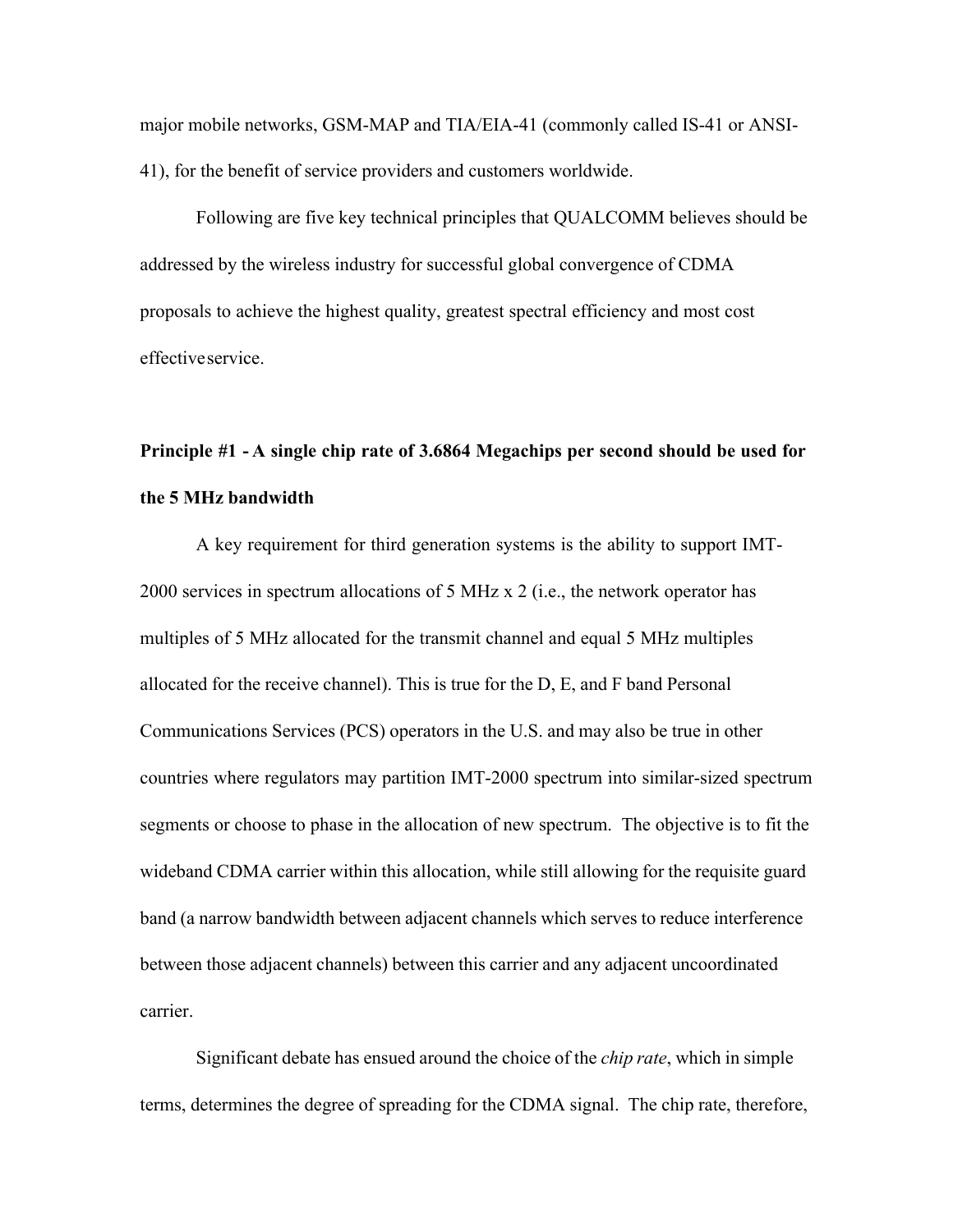impacts the carrier spacing and the resultant system capacity. Standard band CDMA TIA/EIA-95 (previously called IS-95) utilizes 1.2288 Megachips per second (Mcps) as the chip rate, resulting in a bandwidth of slightly less than 1.25 MHz. For third generation systems, a chip rate of 3.6864 Mcps has been specified for a variety of reasons. The most obvious is the fact that it fits well into the 5 MHz band allocation, allowing a minimum of 250 kHz as a guard band to be provisioned on either side in order to prevent interference with any adjacent uncoordinated operators. This is not true of the 4.096 Mcps chip rate that has been specified for the competing W-CDMA proposal, which results in a guard band of 0 kHz, making it unacceptable from a spectral emissions perspective. The 3.6864 Mcps value is also 3 x 1.2288, a multiple of the current CDMA chip rate, allowing greater compatibility with the systems now being manufactured and deployed worldwide. The cdma2000 proposal allows two approaches on the forward link, a multi-carrier option and a direct-spread option. A chip rate of 3.6864 Mcps supports both these options and supports a flexible third generation overlay of today's cdmaOne (TIA/EIA-95) systems and, most importantly, equal or greater efficiency in new green field spectrum.

The grievances voiced by the North American GSM Alliance on the third generation convergence issue and their opposition to the 3.6864 Mcps chip rate stem from their desire to prevent ease of transition to third generation systems for the cdmaOne operators, and thereby avoid a competitive disadvantage for GSM operators arising from their choice of GSM technology. It is certainly true that use of CDMA in second generation, either initially or following a transition, provides a competitive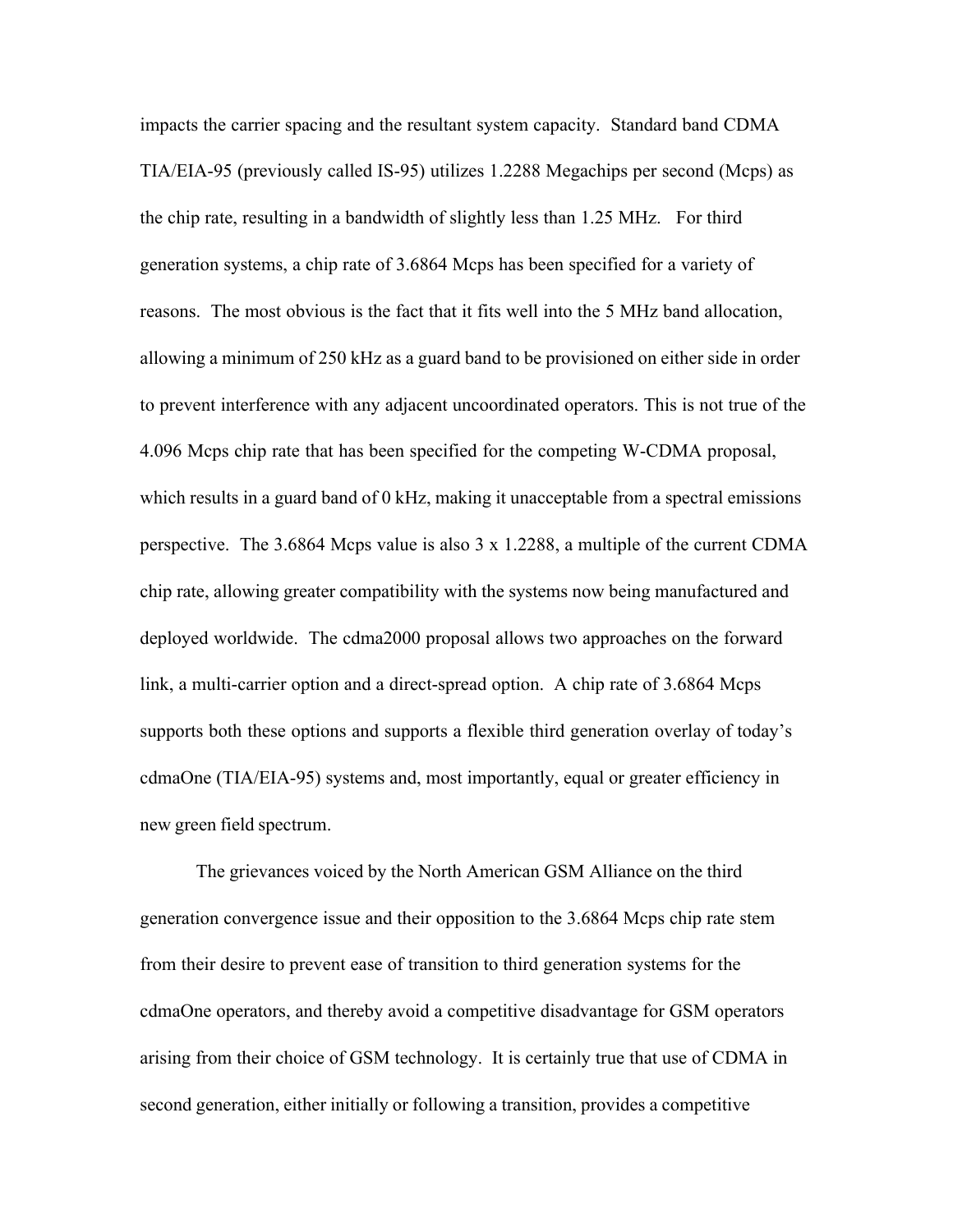advantage to use of CDMA in third generation. The power of CDMA should not be weakened in an attempt to somewhat weaken these advantages.

The analysis for the 3.6864 Mcps based wideband CDMA system permits the deployment of five wideband CDMA carriers in a 20 MHz x 2 band allocation, with a minimum guard band of 250 kHz on either side of the band. The choice of a 4.096 Mcps chip rate on the other hand allows for only four wideband CDMA carriers in the same 20 MHz allocation, with no guard band at all. In fact, there is significant concern that provisioning four carriers will overlap the edges of the 20 MHz band, potentially causing interference in the adjacent band.

In countries where cdmaOne (TIA/EIA-95) deployments exist, the operators could mix the wideband channel with the standard band 1.25 MHz channels, enabling them to provide a greater mix of differentiated voice and data services. In the 15 MHz x 2 band allocation (used in Region 2 and under consideration for new allocations in some countries), choosing 3.6864 Mcps allows the operator to fit three wideband CDMA carriers and additional standard band CDMA carriers. Choosing 4.096 Mcps yields the capability to support at most three wideband carriers.

A "compromise" chip rate, 3.84 Mcps, has also been proposed. This change from 3.6864 Mcps is driven by the advocates of competitive disadvantage, and this change would achieve their goal without providing any technical advantage. Thus, it is not a compromise. The 3.6864 Mcps chip rate has true claim for acceptance in the converged standard because it builds on the 100 million or more CDMA subscribers expected by the time IMT-2000 services are offered commercially, currently targeted for 2002.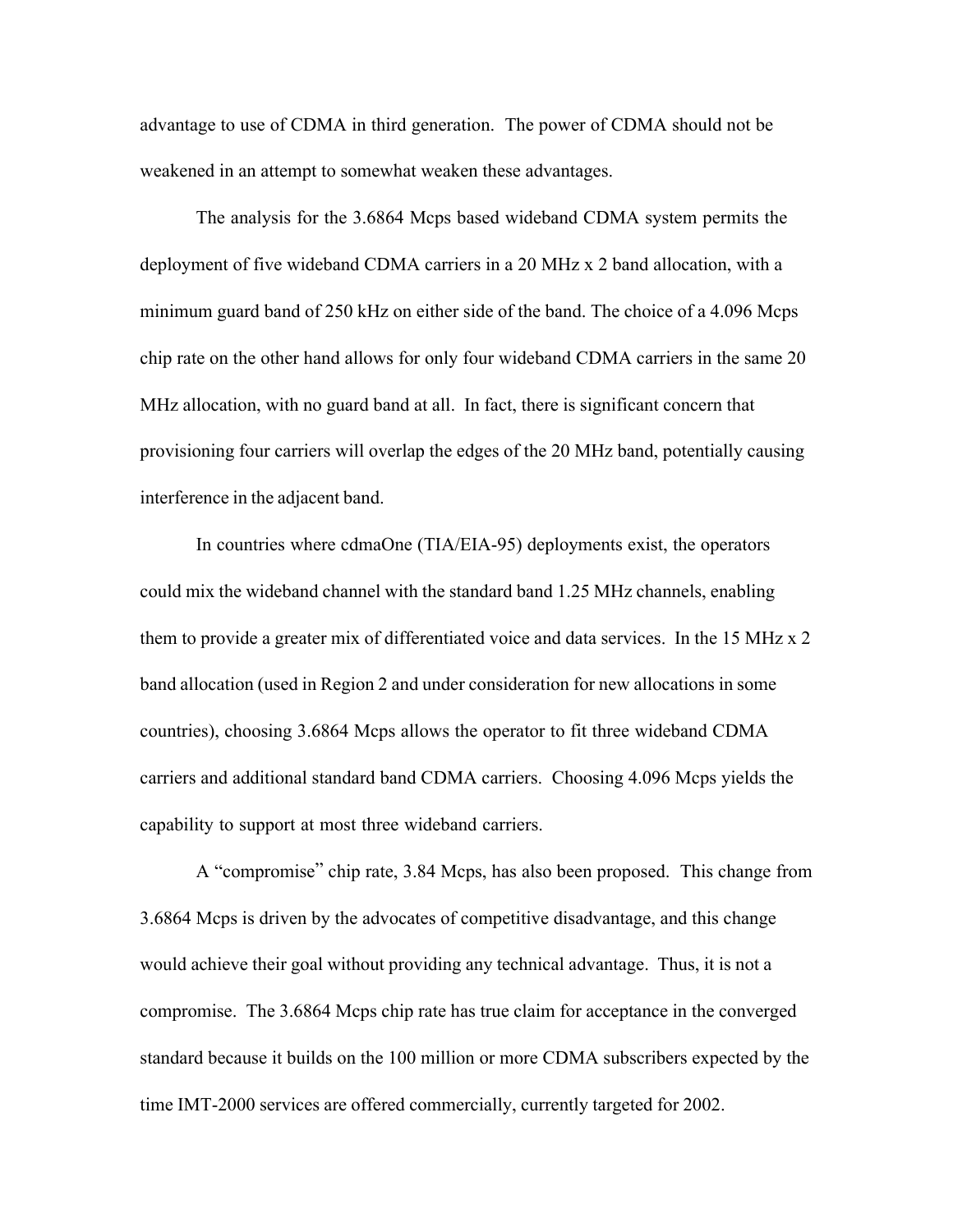The choice of chip rate has also been incorrectly linked by some opponents of convergence to the issue of Intellectual Property Rights (IPR). This linkage is erroneous and misleading since the selection of the chip rate does not make QUALCOMM's IPR any more or less applicable. Dual chip-rate options have also been discussed to resolve the political issue of chip rate selection. A dual chip rate option unnecessarily complicates the implementation of the handset.

**Conclusion:** QUALCOMM urges the adoption of the 3.6864 Mcps as the single chip rate for the converged standard.

## **Principle # 2 - Existing cdmaOne service and signaling for ANSI-41 must be accommodated, allowing for phones both with and without SIM cards**

In accordance with the International Telecommunications Union's (ITU) "Family of Systems" concept, QUALCOMM believes that any true third generation standard must support both existing cdmaOne services (supported through ANSI-41) and GSM services (supported through the GSM MAP protocol) without 'interworking' (i.e., without dependence on switch-external 'hardware and software box' implementations that inadequately adapt services of cdmaOne systems to services of GSM and viceversa). Dependence on interworking removes the responsibility of accommodating existing services of either system from the Mobile Switching Center (MSC) of the other. Current experience with such interworking implementations has generally not been positive.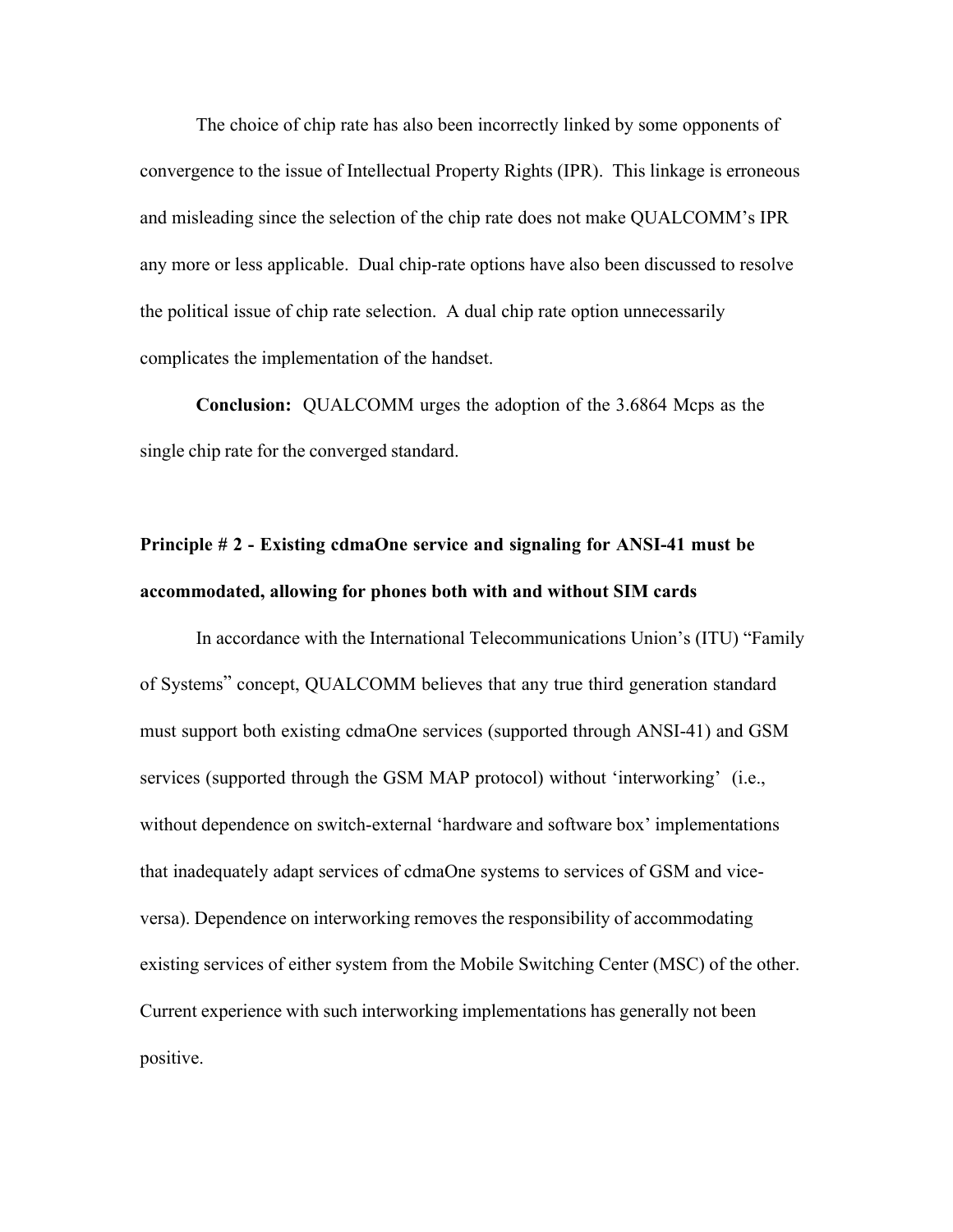For the support of cdmaOne services, this would include the IS-127 (EVRC) speech codec, IS-733 (13 kbps) speech codec, IS-707 data services, IS-637 short messaging, and IS-683 over-the-air service provisioning. Appropriate air interface signaling to support ANSI-41 features and services must be efficiently supported.

The ITU has defined a User Identity Module (UIM) function that is associated with subscriber information and authentication in the network. The need for UIM support is a functional requirement and is not tied to a specific physical implementation of the function. The UIM function should be allowed to be implemented with or without Subscriber Identity Module (SIM) cards, also known as 'chip cards.' SIM cards have been predominantly used by GSM systems. Elsewhere, non-card based methods for subscriber management are widely in use, and new methods continue to be developed for future implementation. Neither of the two physical approaches, card-based or non-card based, should be mandated in the converged standard to the exclusion of the other. The operator should have the flexibility to choose and third generation systems should accommodate both.

**Conclusion:** QUALCOMM understands and fully accepts that GSM operators and manufacturers require compatibility with GSM services and GSM-MAP in the same way that cdmaOne operators and manufacturers require compatibility with cdmaOne services and ANSI-41. QUALCOMM believes that third generation standards should support both cdmaOne and GSM services and networks equally. QUALCOMM also supports the evolutionary development of new services and the convergence of cdmaOne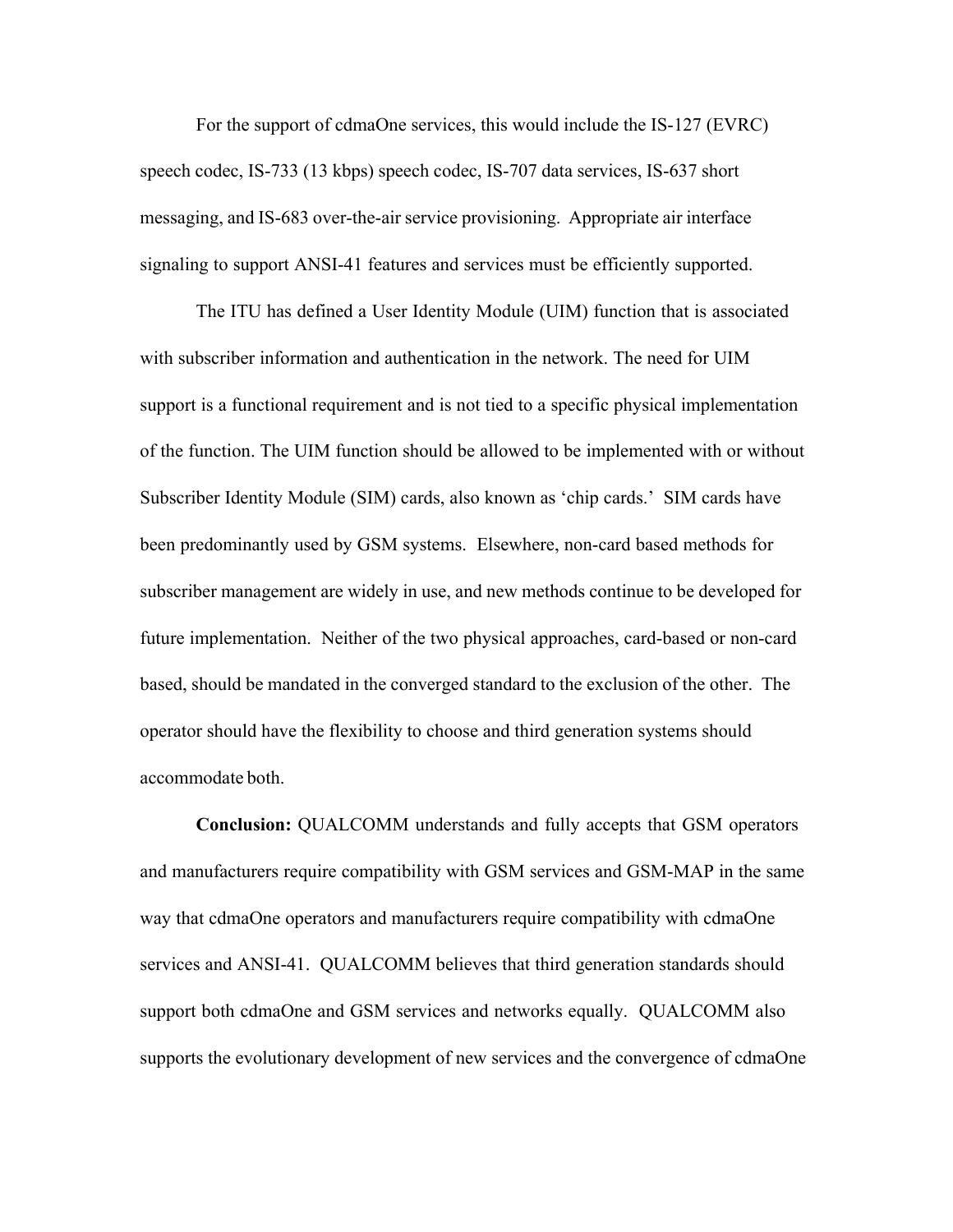and GSM services and networks, and recognizes that most high burst rate traffic will be destined for the Internet using internationally accepted Internet protocols.

## **Principle # 3 - Synchronous base station transmission of a shared, time-shifted code-division continuous pilot should be used on each forward beam**

CDMA technology has successfully benefited by keeping base stations synchronized to a common time reference. The Global Positioning Satellite System (GPS) has been utilized for this purpose in cdmaOne deployments. Alternative methods for synchronization are also being investigated and some proposals have been made for use in cdma2000 systems.

 The competing W-CDMA proposal stipulates asynchronous base station operation. The rationale for proposing asynchronous systems over synchronous systems has been stated to be 1) to avoid GPS based synchronization methods and 2) to overcome the alleged difficulty of providing an external synchronization source for micro base stations or pico base stations in buildings or underground subway stations.

QUALCOMM has participated in discussions on the merits of synchronous versus asynchronous base station approaches. It is well known that, however implemented, synchronized operation yields better CDMA system performance with less mobile station complexity (for example, in handoff scenarios). Further, GPS is the simplest, most economical, accurate and omnipresent source of timing for synchronization and frequency maintenance. Synchronization schemes other than GPS have been proposed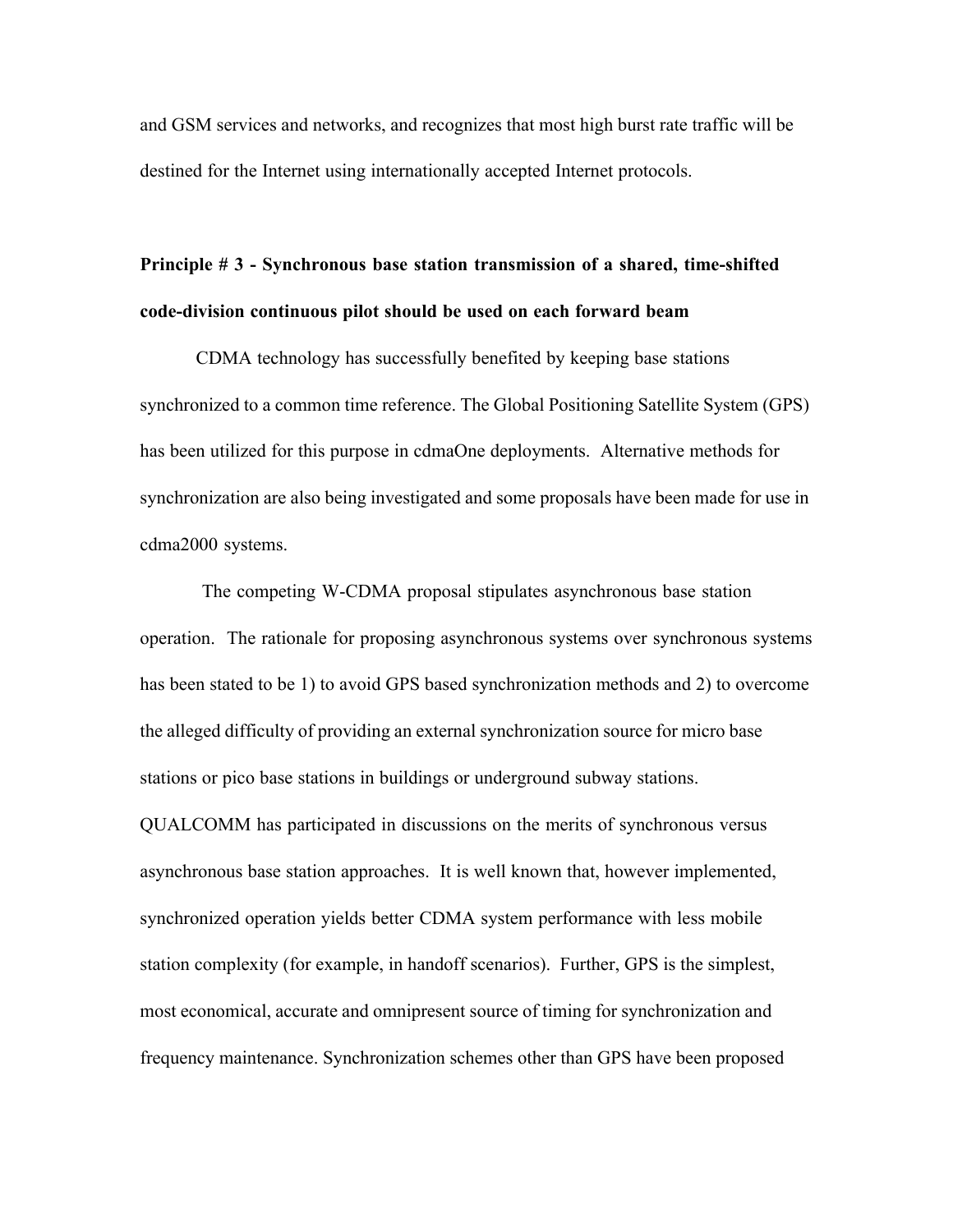and can be deployed to remove any GPS related issues. However, some companies are still insisting on asynchronous operation to the exclusion of synchronous operation.

**Conclusion:** QUALCOMM believes that the third generation standard should be based upon synchronous operation. While there are several possible approaches for synchronous systems, the cdmaOne approach works very well and has been extensively deployed. Further adoption will maintain compatibility and minimize developmental risks, while achieving low cost.

In addition, QUALCOMM believes that Code-Division Multiplexed (CDM) pilots perform better and provide greater flexibility for cell/sector wide beams, for spot beams covering portions of cells/sectors, and for adaptive beams directed at a single mobile station, than the Time-Division-Multiplexed (TDM) pilots currently being proposed for W-CDMA. The W-CDMA proposal uses a dedicated TDM pilot per mobile station, resulting in lower system capacity and exhaustion of forward link codes utilized to support various services. The CDM approach, therefore, yields greater capacity and flexibility.

**Conclusion:** QUALCOMM believes that technology modifications that yield performance and cost benefits should be adopted wherever possible. Changing from CDM pilots to the W-CDMA approach of TDM pilots has thus far not demonstrated any performance or cost benefit, but to the contrary, adversely impacts capacity and flexibility. QUALCOMM advocates full public comparative testing to prove the purported advantages of this technology modification.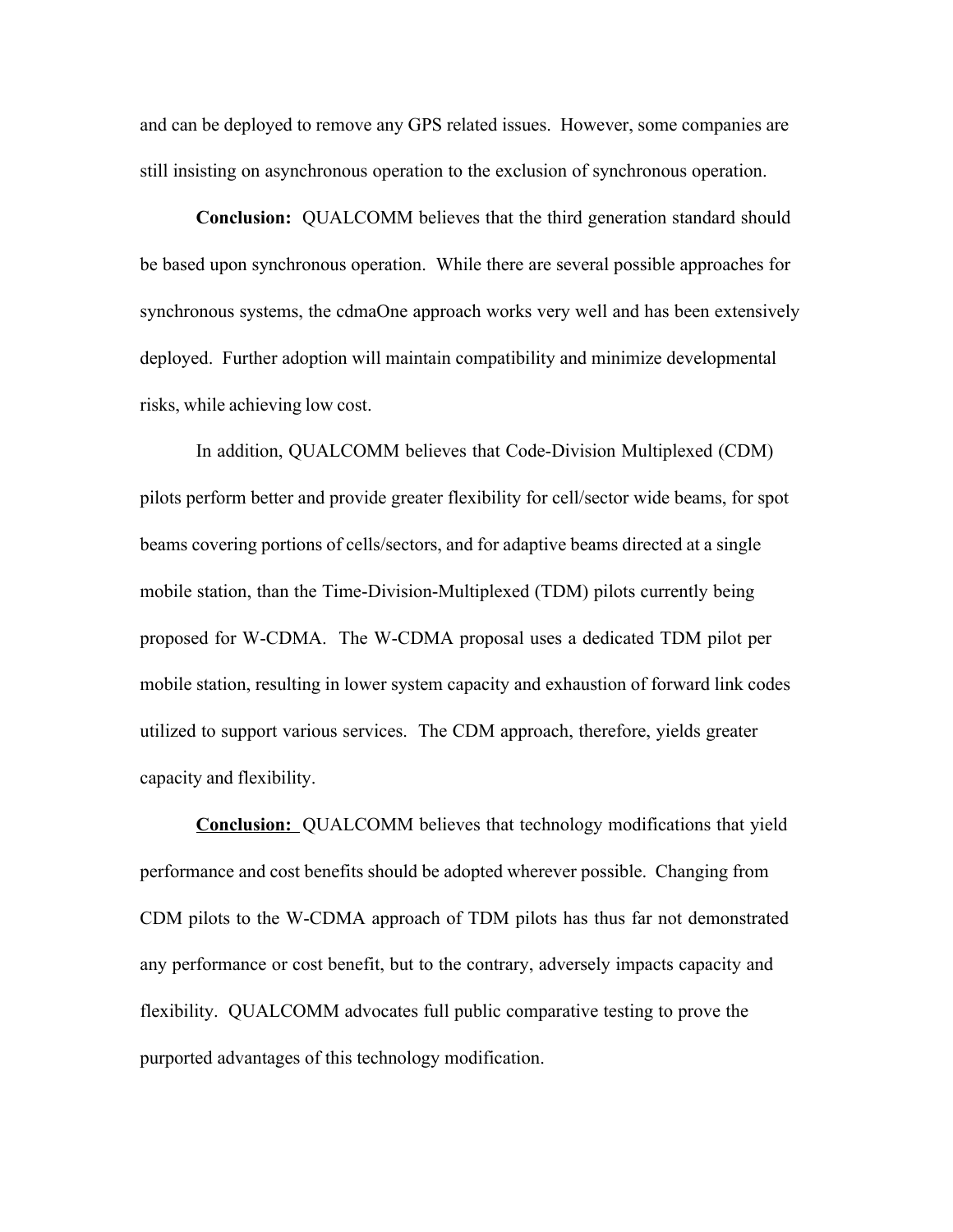# **Principle # 4. - A variable rate speech codec should be used with efficient full, 1/2, 1/4, and 1/8-rate operation with a 20 ms frame**

The variable rate vocoding scheme has been a key feature of CDMA, proven to improve system capacity and performance. This approach allows for seamless source control, which adapts the information rate of the source and efficiently uses different rates for different speech signal frames. The flexibility of the variable rate vocoder is demonstrated by the ability to support full rate, 1/2-rate, 1/4 rate and 1/8-rate operation, based on the short term phonetic character of the speech signal and on network conditions. Variable rate codecs allow signaling information to be efficiently multiplexed onto the traffic channel by reducing the codec's encoding rate to 1/2, thus incurring minimal voice quality degradation for that signaling frame. The variable rate codecs can be switched automatically to lower rate modes permitting an easy extension in range and capacity. This approach also utilizes seamless channel control of the encoding rate that allows the encoder to be scaled back to increase system capacity. Variable rate encoding has been shown to be excellent for voice storage and for packetized communication systems as well as for CDMA allowing for seamless wireless/wireline network integration.

W-CDMA is expected to use the Adaptive Multi-Rate (AMR) codec, which uses a degenerate and less effective method than true variable rate vocoding. The AMR transmission rates can be adapted to the channel and source conditions by using signaling, a far slower and cruder method of control. In contrast, the true variable rate codec can adapt its rate on a frame-by-frame basis without the need for signaling while incorporating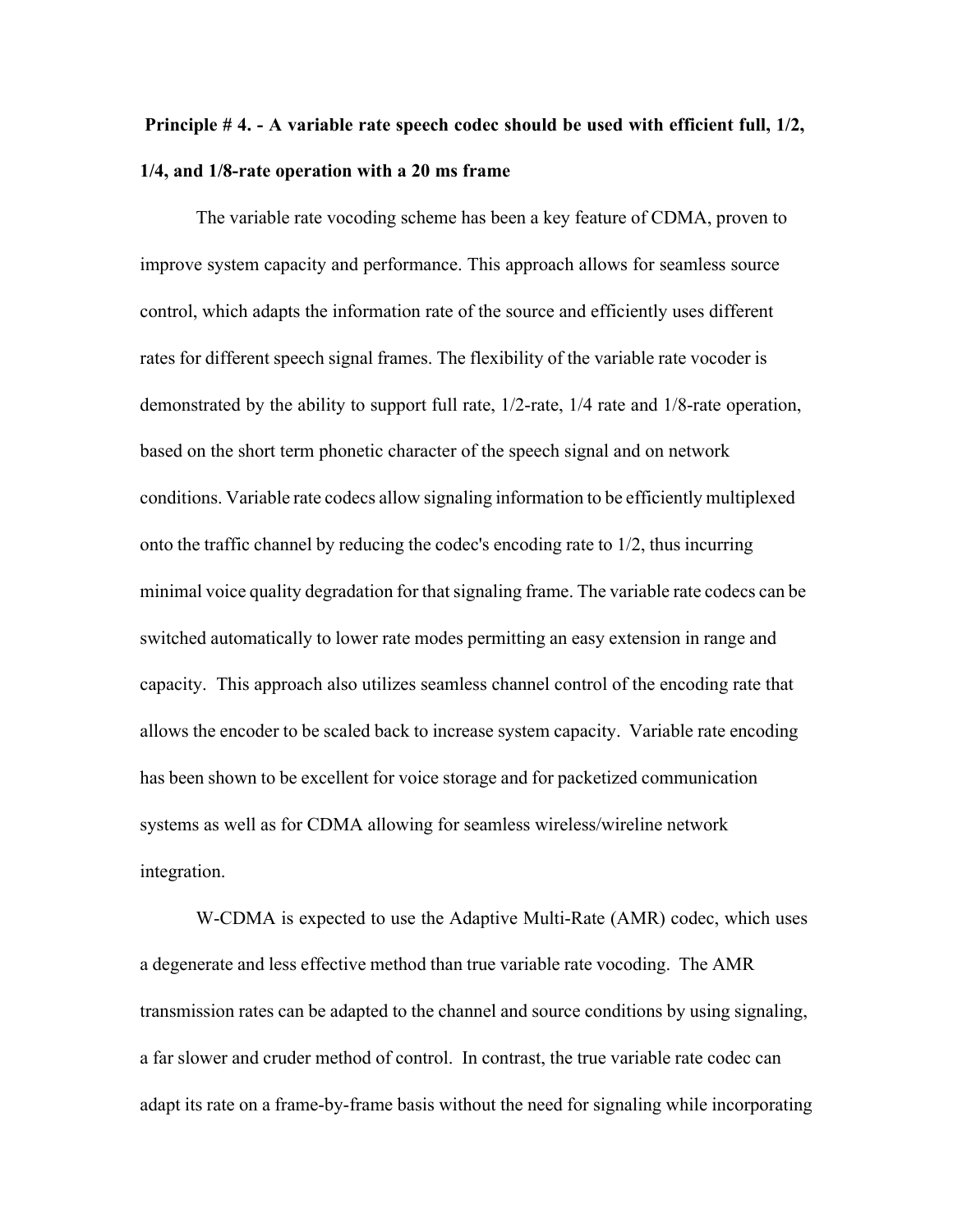the advantages of seamless channel control. This flexibility of variable rate vocoding permits the rate to be instantaneously lowered when the source contains greater redundancy, increasing capacity. Furthermore, the mobile station using variable rate vocoding can autonomously reduce its transmission rate to increase range when at the edge of coverage (such as when inside a building).

**Conclusion:** Variable rate vocoding schemes have been well tested in cdmaOne systems and can support the needs for the next generation systems. cdmaOne systems support multiple variable rate vocoders today, permitting flexible introduction of new improvements. QUALCOMM believes that variable rate vocoding should be a key feature/criterion for the selection of third generation technology. However, QUALCOMM supports the standardization of a variety of speech codecs that utilize this beneficial method.

The cdma2000 proposal is based on a 20 millisecond (ms) frame length parameter. QUALCOMM has significant field experience with CDMA systems and has compared the relative performance of utilizing 20 ms frames against 10 ms frames, as proposed in W-CDMA. Shorter frame lengths permit somewhat shorter end-to-end delays in the system. However, in such comparisons, users cannot perceive the reduced delays, which are still on the order of 50-70ms. On the other hand, frame lengths of 20 ms are clearly more efficient in terms of overhead, and support higher system capacity, compared to the use of the smaller frame lengths.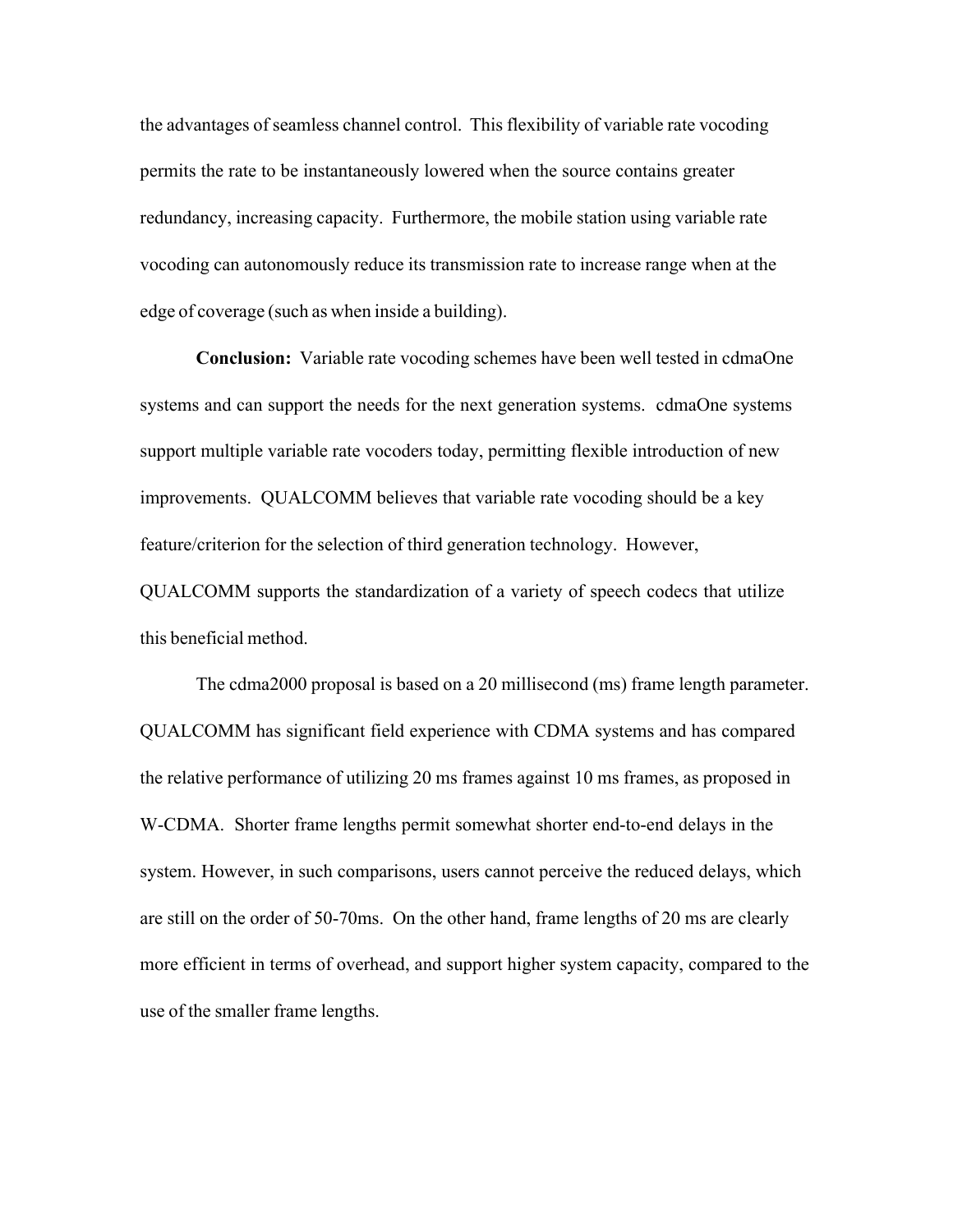**Principle # 5. The reverse link waveform should have low energy in the audio band due to amplitude modulation and should support enhanced-range low-rate phones.**

QUALCOMM believes interference with hearing aids and other devices must be minimized. To minimize interference, the radio frequency (RF) waveform must have lowenergy in the modulation components, which are in the audio band. In general, CDMA systems permit the design of air interfaces that minimize the interference into the audio band.

**Conclusion:** Although QUALCOMM believes that this issue has been addressed in the W-CDMA proposal, the Company stresses the importance of this consideration as future modifications are discussed.

#### **Summary**:

This white paper is intended to clarify QUALCOMM's position on the five technical principles that were communicated to some of the world's key standards bodies. As part of the process, QUALCOMM also looks forward and expects to converge the W-CDMA and cdma2000 proposals in other areas to achieve a high quality, cost effective third generation system to meet the needs of global wireless users in the  $21<sup>st</sup>$  Century. QUALCOMM recognizes that many companies are actively working on these standards and that many valuable innovations are being introduced and should in many cases be included in the standard, after proper study and test. Intentional introduction of a competitive disadvantage must not be one of the criteria for acceptance.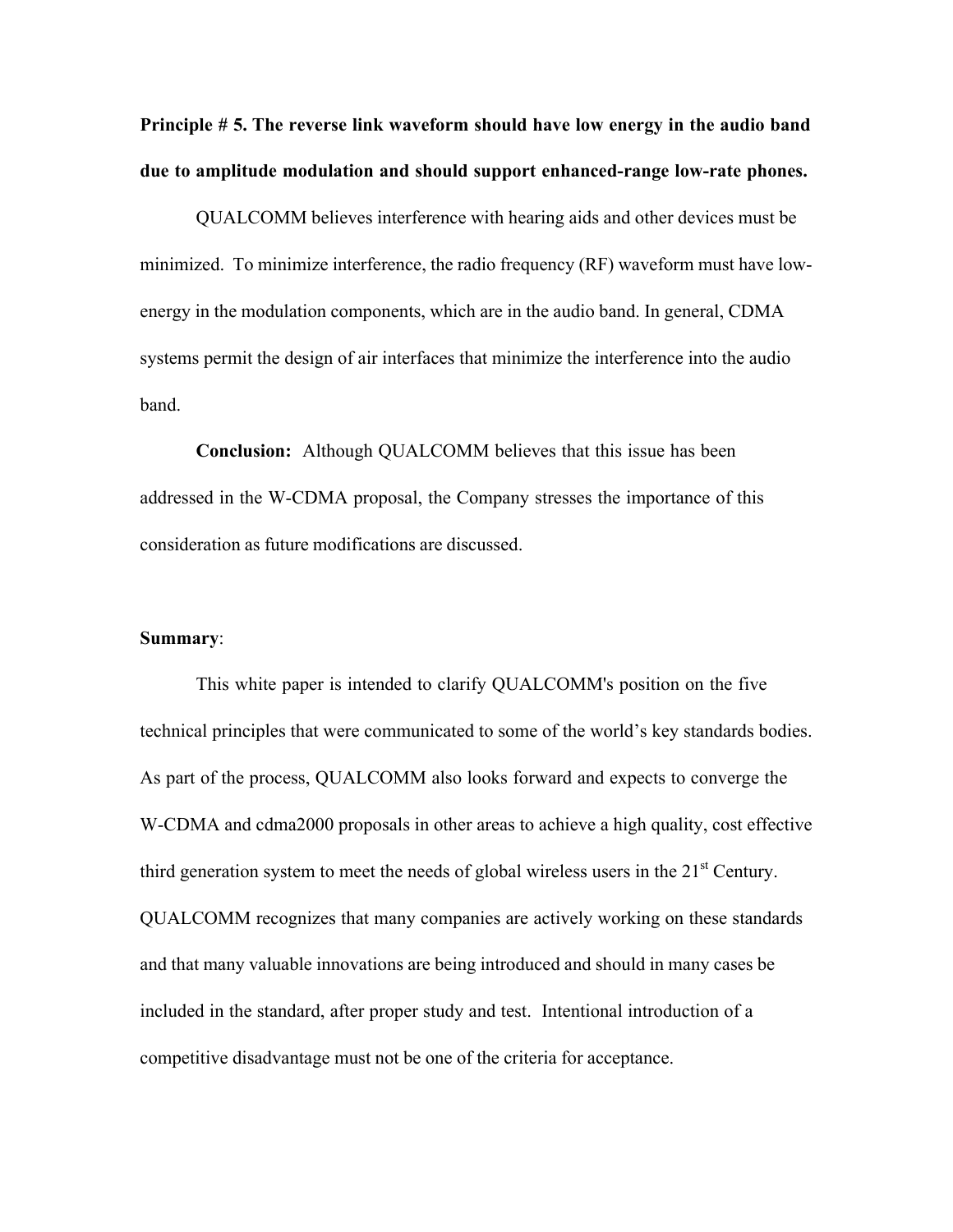QUALCOMM has an extensive CDMA patent portfolio with over 130 CDMA patents issued and approximately 400 patent applications pending in the United States, Europe, Japan, Korea, China and elsewhere around the world. Prior to the adoption of the cdmaOne standard, QUALCOMM committed to license its essential patents for such standard on reasonable terms and conditions free from unfair discrimination.

QUALCOMM has made good on its commitment as evidenced by the fact that QUALCOMM has licensed its essential patents for use in cdmaOne applications to more than 55 companies including nearly every major telecommunications manufacturer in North America, Europe and Asia.

QUALCOMM believes it has essential Intellectual Property Rights (IPR) for W-CDMA, and it intends to license these patents on reasonable terms and conditions free from unfair discrimination for a single converged IMT-2000 standard, or, if not achieved, only for cdma2000. In addition, QUALCOMM has extended or is preparing to extend these bilateral agreements, and the Company intends to review its royalty rates within the context of the market size that will be achieved by a single converged standard.

QUALCOMM has no intention of generally licensing its essential patent portfolio for any IMT-2000 standard (such as W-CDMA) that is purposefully made incompatible with cdmaOne and ANSI-41 without providing a material benefit to the industry.

Headquartered in San Diego, QUALCOMM (NASDAQ: QCOM) develops, manufactures, markets, licenses and operates advanced communications systems and products based on its proprietary digital wireless technologies. The Company's primary